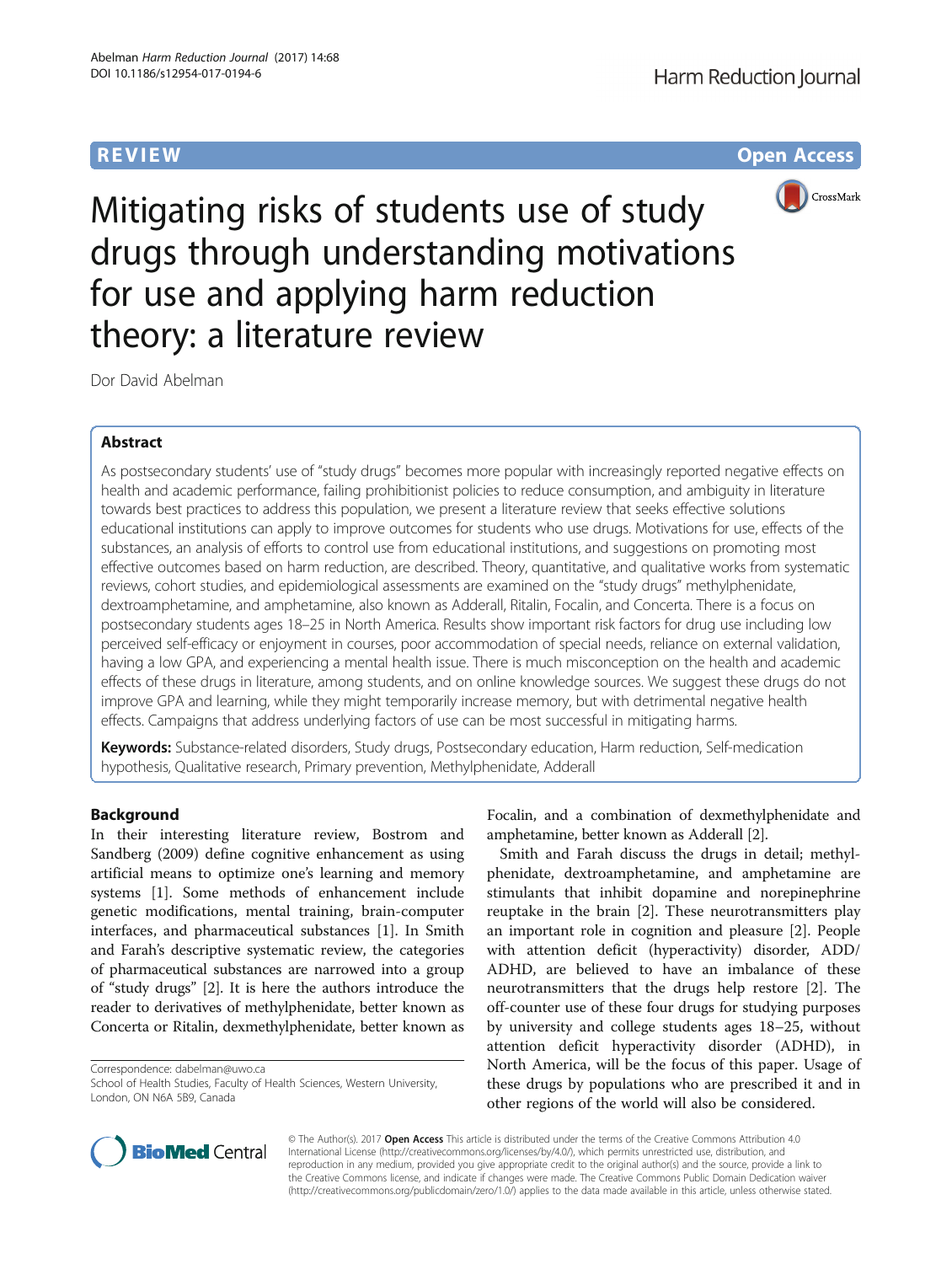While there is highly mixed evidence on if the drugs can improve learning, working memory, and cognitive control in healthy individuals (with most studies suggesting they do not), many students believe they are effective aids to completing academic coursework [[2](#page-5-0)–[8](#page-5-0)]. Some authors believe that the drugs may increase the perception of work accomplished, energy, and motivation, but that actual cognitive ability remains unchanged [\[2](#page-5-0), [6](#page-5-0)]. Other studies suggest there may be a mild improvement in learning and memory, but stronger studies are recommended to confirm these effects, that side effects health effects may occur, and that the effects do not increase grade point average (GPA) [\[2](#page-5-0), [5](#page-5-0)–[8](#page-5-0)].

A further review of literature shows that approximately one third of studies show null results on the effects of methylphenidate, dextroamphetamine, and amphetamine on learning [\[2](#page-5-0)]. There may be more studies with null results that are unpublished due to publication bias favoring significant results [[2\]](#page-5-0). Some studies show some improvement in consolidation of long-term declarative memory, although there is no consensus in literature on this, with many cases of individuals performing worse or experiencing detrimental health issues due to the drugs [[2, 3, 6](#page-5-0), [8](#page-5-0)]. While memory may be improved over the short term, long-term effects of these drugs and the sleep deprivation they may cause may outweigh their positive memory improving effects [\[6](#page-5-0)]. It appears that the negative cognitive effects are highest among students who already perform highly [[3\]](#page-5-0).

Medication guides, the American Addictions Centers, and research on how the brain responds to drugs characterize stimulants such as Adderall, Ritalin, and Concerta as one of the most addictive substances at high doses that should be dispensed sparingly [\[9](#page-5-0)–[11](#page-5-0)]. They can cause severe and dangerous addiction that can lead to sudden death, toxic psychosis, anxiety, sleep disturbances, and cardiac issues [[9](#page-5-0)–[11](#page-5-0)]. These effects are noticed among university students; a comprehensive literature review describes that increased rates of nonprescribed use of these substances can be directly correlated to an exponential increase in related suicides, emergency room visits, and dangerous overdoses, by students in recognized well-established universities in North America [[12\]](#page-5-0). Furthermore, neuroscientists can determine how these drugs physically deteriorate brain processing ability in healthy individuals through tracking cognitive activity with radioactively labeled glucose [\[8](#page-5-0)]. It is important to note, however, that the United States Food and Drug Administration reports theraputic doses of these drugs in individuals who are diagnosed with ADHD are substantially safer [[13, 14](#page-5-0)]. When used at low doses as prescribed to treat symptoms of ADHD, there is no evidence that using these drugs significantly

increases risk of a severe cardiac event from occuring, although a mild increase in risk is observed [\[13](#page-5-0)–[15\]](#page-5-0).

#### Contemporary issues

Prevalence of study drug use is increasing. By the end of 2009, at least 25 studies reported surveys of non-medical "study drug" use among college students [\[2](#page-5-0)]. Total percent of the student population who used study drugs in the past year, measured through self-administered surveys mailed to the students, ranges from 4.1 to 11.2% in the USA (where there is more national prevalence data collected) and approximately 8% in Canada [[16](#page-5-0)–[19](#page-6-0)]. When asked if they ever tried unmedicated study drugs in their lifetime, the number is higher from approximately 12% as a US national average, 15% among Canadian medical students, and even 55% in a group of fraternity students [[16](#page-5-0), [19](#page-6-0), [20\]](#page-6-0). Most who use these medications receive them from friends who are diagnosed with ADHD [[2\]](#page-5-0). Finally, the rates of study drug use are steadily increasing in universities throughout North America [\[4,](#page-5-0) [21\]](#page-6-0).

This prevalence increase is problematic as use of study drugs can pose significant health issues. The US National Institute on Drug Abuse shares that study drugs can produce symptoms of malnutrition and high blood pressure, feelings of anxiety, and increase the likelihood of experiencing a stroke [\[22](#page-6-0)]. The drugs rapid increase of dopamine in the brain can disrupt normal communication between brain cells and increase the risk of addiction [[9, 2\]](#page-5-0). Pharmaceutical companies and addiction associations describe them as highly addicting substances with the potential to cause dangerous cardiovascular complications including sudden cardiac death, stroke, and seizures, as well as problems in other organs including the liver and kidneys [\[10](#page-5-0), [11\]](#page-5-0). They have also been shown to induce states of psychosis, paranoia, anxiety, and depression in some individuals [[9](#page-5-0)–[11\]](#page-5-0).

Following these negative health issues, some prestigious universities believe the negative effects of study drugs outweigh the positive [[23](#page-6-0)]. Some of the actions they take to reduce study drug use are controversial and will now be discussed. Duke University banned the use of "study drugs" as academic dishonesty with severe consequences up to expulsion [\[23\]](#page-6-0). To protect students, other large universities in North America banned college clinicians from diagnosing ADHD or prescribing related medications, forced students with ADHD to sign contracts that they would not share their medication, or included study drug use education sessions in their orientation week [\[12](#page-5-0)].

The efficacy of addressing study drugs as an issue of academic integrity following Duke University's example is highly debated [\[23](#page-6-0)–[25\]](#page-6-0). Maahs' new article based on a survey of students in a well-established university found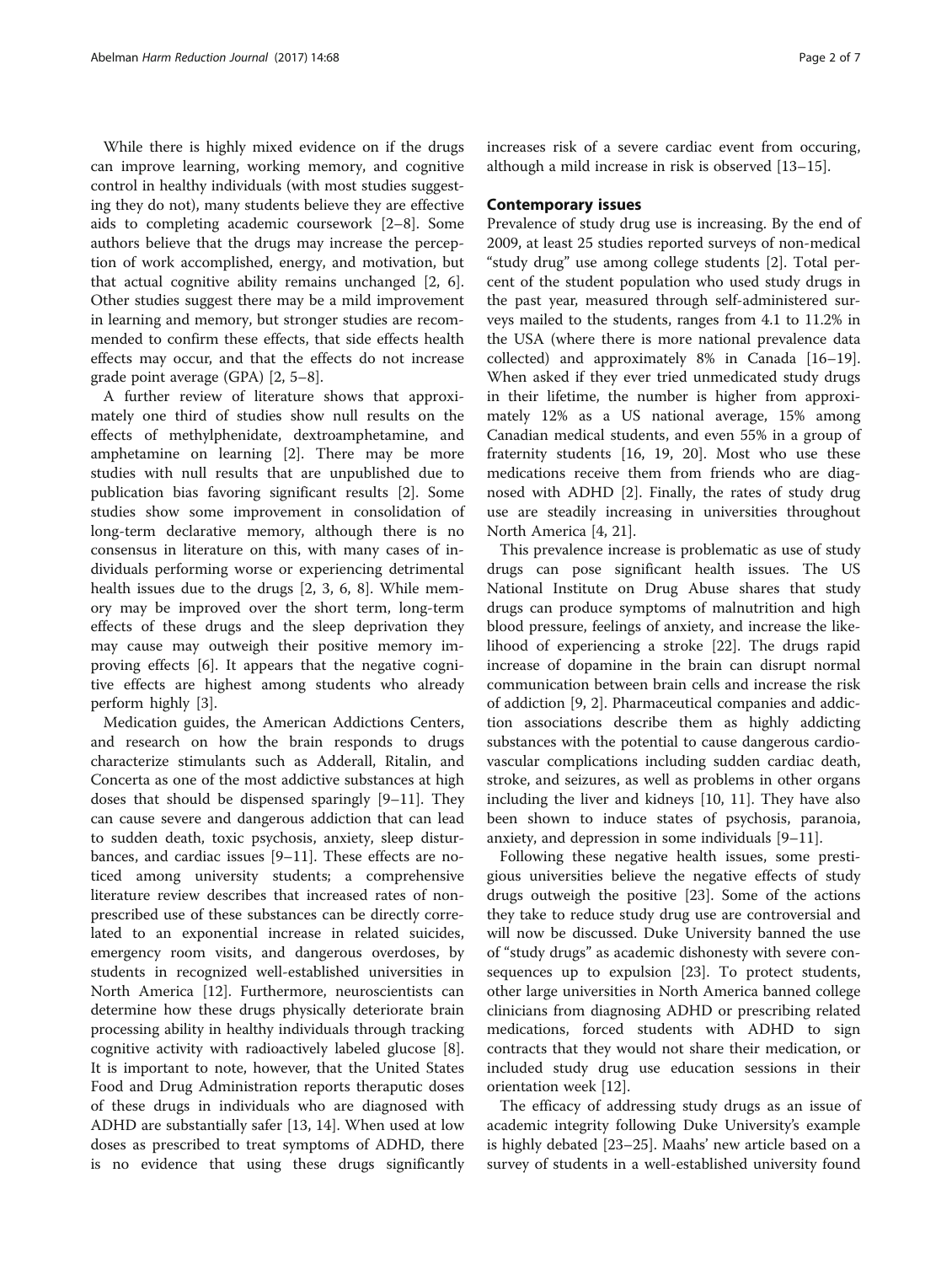that personality characteristics of general deviance were the most significant risk factor predicting a student's use of study drugs [[24](#page-6-0)]. According to this theory, students use study drugs to rebel from authority. The more aware students are of a prohibition towards study drug use, the more likely they are to use these drugs [[24\]](#page-6-0). Another article based in a similar region, time, design, and sample population suggests the opposite. The article finds a student's belief that using study drugs is wrong was among the strongest factors that decreased their likelihood of use. The article directly encourages academic policies against study drugs be employed to reduce their consumption [[25](#page-6-0)].

Lastly, the idea that prohibiting drugs is not the most effective method of reducing their use, as in the case of Maahs' article, has also been found in a variety of research related to other drugs around the world [[26, 27](#page-6-0)]. A new report from the Lancet Commission on Drug Policy and Health challenges prohibiting drugs with strong arguments related to health, human rights, economics, and international development [[27\]](#page-6-0). They cite regions such as Portugal, Switzerland, the Czech Republic, and a city in Canada as case examples [\[27\]](#page-6-0). Studies in neuroscience show that simply prohibiting the use of drugs and describing them as simple control issues in which users can naturally stop does not support best models of recovery from drug addiction [\[28](#page-6-0)]. Solutions with stronger evidence yielding clearer and more positive recommendations for decreasing study drug use will now be discussed.

#### Discovering real motivations for drug use

Arria and Dupont (2010) discuss in their literature review how decreasing study drug use, such as through educational sessions in orientation weeks, is gaining attention and positive support as new research helps understand why students use study drugs in the first place [\[3\]](#page-5-0). Main reasons for use include misinformation on the effects of these drugs on health and academic improvement and the use of study drugs as coping mechanisms for deeper underlying issues [\[3](#page-5-0), [4\]](#page-5-0). It is important to note that not all students who use these drugs may be experiencing a deeper underlying issue, as many students may use it recreationally and function normally, but important to consider this risk group to help promote effective solutions for those who do [[2\]](#page-5-0).

Many students believe that study drugs help improve their grade point average (GPA), and this belief increases their risk of using them [[3\]](#page-5-0). This view is challenged by a recent rigorous longitudinal cohort study found that non-prescribed prescription stimulants had no significant effect on university GPA [\[5](#page-5-0)]. Furthermore, research suggests that having a low GPA is a significant risk factor for using study drugs [\[12](#page-5-0), [29](#page-6-0)]. Cohort studies support that

underlying issues can be associated with low GPA by demonstrating how non-academic factors such as high parental monitoring, task solving skills, participating in a sports team, and perceived self-efficacy all help to improve and predict university student's GPA [\[30](#page-6-0)–[33](#page-6-0)].

The findings that prescription stimulants commonly do not improve academic performance are consistent with other research that suggests they may be more of a means of coping for a deeper underlying issue [\[34\]](#page-6-0). In addiction science, this coping is recognized as Khantzian's 'Self-Medication Hypothesis' [[35](#page-6-0)]. This hypothesis asserts that an individual uses a drug to achieve a particular emotional state which the substance promotes [[35](#page-6-0)]. Common motivations for achieving such a state are to address feelings of stress, feeling overwhelmed, or of low self-esteem, and to promote feelings of confidence, calmness, and being in control [\[35](#page-6-0)]. When an individual becomes reliant on a substance to promote these feelings, symptoms of addiction follow [\[35\]](#page-6-0). This model of motivations for drug use can be shown through qualitative interviews and quantitative surveys [[1,](#page-5-0) [34](#page-6-0), [36](#page-6-0), [37\]](#page-6-0).

Vrecko's qualitative interviews with university students who use study drugs describe that these drugs are primarily an emotional coping mechanism to address a lack of confidence, enjoyment, and interest in their coursework [[34\]](#page-6-0). Giordano's survey of 3038 students shows that those who feel reliant on external validation of their self-worth are significantly more likely to use study drugs than those who are less reliant on others opinions to feel confident [\[36](#page-6-0)]. Bostrom and Sandburg's review described the use of prescription stimulants as coping mechanisms for the failure of educational institutions to meet the needs of students with special learning requirements who may struggle academically [\[1\]](#page-5-0).

Bostrom's findings show similar results to Currie's (2013) review, which suggests that since policy changes made it easier for Canadian children to be diagnosed with ADHD, these drugs may not even help improve outcomes for those who are prescribed them [\[37](#page-6-0)]. Increased access to the drug methylphenidate (Ritalin) actually increased the probability of the students with ADHD not completing a postsecondary education, committing minor crimes, and girls showed an increased likelihood of experiencing depression [\[37](#page-6-0)]. The authors attribute social factors such as the stigma of having ADHD, as well as personal factors such as having an underlying behavioral issue requiring care beyond medication that is not provided in an educational setting, as motivations for negative health outcomes [[37\]](#page-6-0). Medication has been very effective, however, in reducing symptoms for many individuals who have ADHD in other works [[7, 14](#page-5-0), [38](#page-6-0)–[40](#page-6-0)]. The potential issues of worse outcomes in Currie'a work may arise in populations who are misdiagnosed, as users of these medications without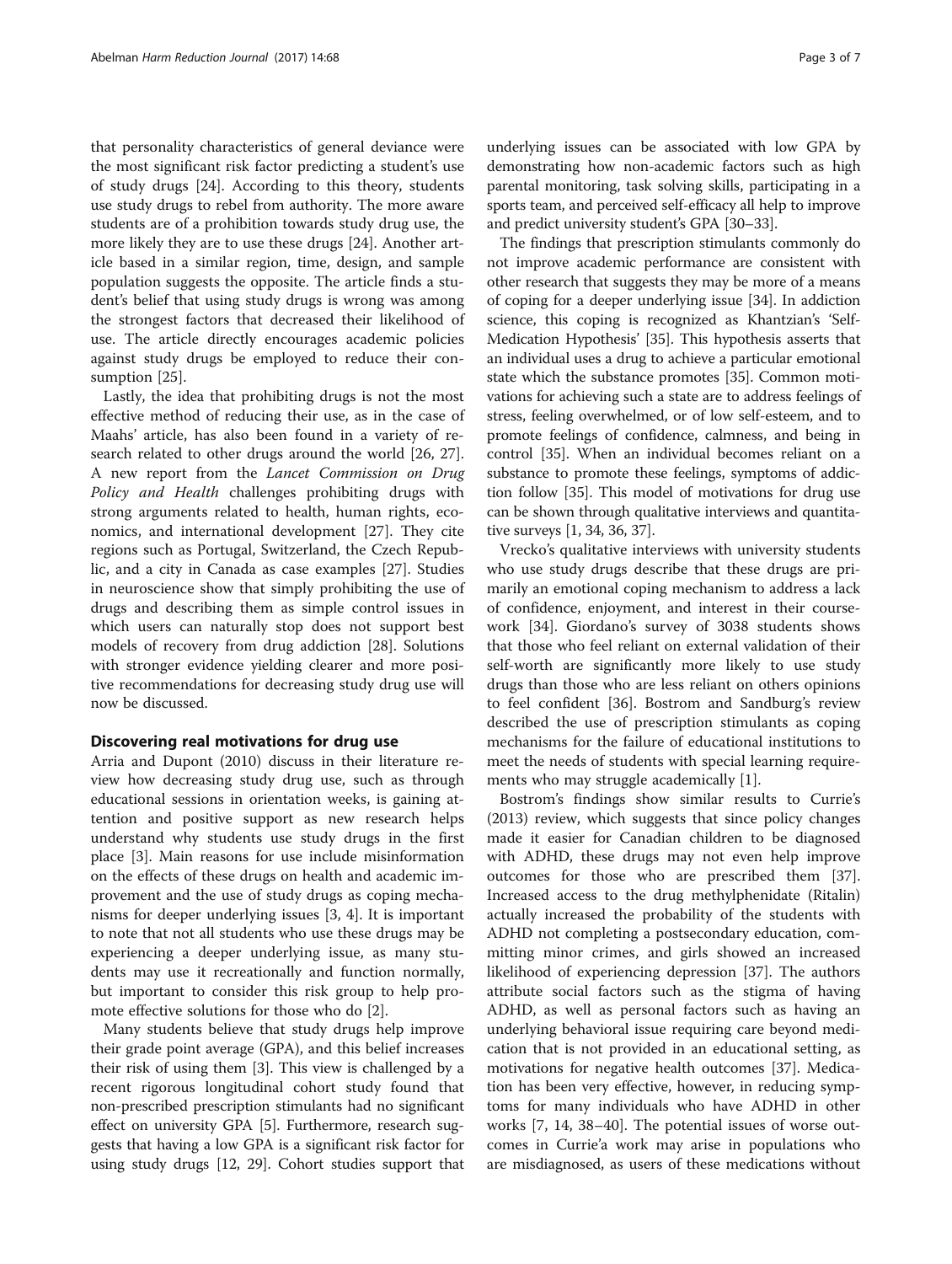ADHD tend to have the worse outcomes than those who are prescribed them for symptom management, and the rate of young adults diagnosed with ADHD is increasing signficicantly [[3,](#page-5-0) [37, 41\]](#page-6-0).

Another important risk factor for abusing a prescription stimulant drug is dealing with an underlying mental health issue [[3,](#page-5-0) [42](#page-6-0)]. Ward, Oswald, and Galante's (2016) team found off-counter use of prescription stimulants was a risk factor for alcohol abuse and eating disorders among students in a large North American university [[42\]](#page-6-0). This suggests it might be a coping mechanism to deal with risk factors of those illnesses such as anxiety [[42\]](#page-6-0). The strong influence of anxiety, self-efficacy, and self-awareness on these disorders are discussed extensively in the new results of Micali et al.'s (2017) analysis of a cohort study of approximately 15,000 children who were followed from birth [[43](#page-6-0)]. This suggests that some students are using the drugs to deal with underlying symptoms of mental health issues, just like as described Khantzian's self-medication hypothesis model on motivations for drug use [[35](#page-6-0)]. Furthermore, individuals with previous history of mental health issues tend to have the poorest outcomes when using these substances [[10](#page-5-0), [11, 14\]](#page-5-0).

As underlying risk factors for use have been identified, and current prohibitionist policies have been found ineffective for many populations, solutions to reducing a complex behavior such as study drug consumption could therefore be more effective if they focus on underlying risk factors for their use (such as low perceived selfefficacy, accommodating special needs, non-academic influences that contribute to a reduced GPA, and treating symptoms of an underlying issue) [\[1](#page-5-0), [3](#page-5-0), [24](#page-6-0), [27, 34, 37, 42](#page-6-0), [44](#page-6-0)]. Solutions applied in practice will now be suggested and evaluated from a harm reduction perspective.

## Solutions from harm reduction and addiction science

In their comprehensive review of factors influencing risk of study drug use in North American universities, Arria and Dupont (2010) directly suggest study drug users should meet with mental health professionals [[3\]](#page-5-0). They describe how study drug use can be a significant 'red flag' of underlying mental health issues [\[3](#page-5-0)]. The concept that people can continue to use drugs while taking precautions to mitigate risk, but not necessarily decreasing their consumption, relates to harm reduction [[45](#page-6-0)]. Harm reduction is based on the recognition that many people will continue to use drugs through efforts to prevent their use, that the majority of them do not need treatment, and that there are things that can be done to help these groups achieve healthier and more favorable outcomes [[45](#page-6-0)]. It focuses on principles of public health and human rights that are practical, feasible, and effective [[45](#page-6-0)]. There is a need to disseminate harm reduction information to help individuals and policy makers be in a position to make better-informed decisions relating to drug use and to provide more opportunities to lead healthier lives.

In the context of Arria and Dupont's argument, encouraging a student who uses study drugs to feel more comfortable or aware of the availability of a mental health service is an example of harm reduction because it does not necessarily encourage the student to reduce their use, but continue to consume in a safer environment [[3,](#page-5-0) [45](#page-6-0)]. Another harm reduction strategy Arria suggests is to provide systems in place that reduce peer pressure and stigma promoting a student with ADHD to share their medication, which has been reported to be high on university campuses [[3\]](#page-5-0). This is important and concerning as students with ADHD are the main source of access for other students to reach these drugs, and it is reported that many do not adhere to taking thier medication regularly as prescribed [[2, 3,](#page-5-0) [38\]](#page-6-0). The authors recommend that physicians and parents are key figures who can successfully empower students with ADHD not to share their medication and should have discussions with them on this topic [\[3](#page-5-0)]. Doing so can help students with access to this medication feel more comfortable using it safely for its intended purpose.

As some students with ADHD who used methylphenidate (Ritalin) had negative impacts on health and academic performance, potentially due to stigma associated with having ADHD, educational institutions may be able to improve outcomes for this population through improving inclusivity and integration between all students under their care [\[37\]](#page-6-0). Reducing stigma even among drug users without ADHD has been directly recommended to improve outcomes in other studies [[3,](#page-5-0) [27](#page-6-0)]. In addition, as inability to accommodate a student's special needs increased both risk of using drugs and the likelihood of experiencing worse outcomes from using them, implementing programs that help accommodate these students may be effective in decreasing overall consumption of drugs and improving outcomes for those who do [[1,](#page-5-0) [37](#page-6-0)]. These outcomes are important components of harm reduction [\[45\]](#page-6-0).

The findings of Vrecko and Giordano's data, which suggests feelings of low perceived self-efficacy, little enjoyment in coursework, and strong reliance on external validity to establish self-worth were important components of drug use risk, adds a new potential site to focus on in efforts to reduce overall drug consumption [[34, 36](#page-6-0)]. Campaigns that address these issues such as through working towards improving confidence, increasing selfefficacy, and making coursework more enjoyable, may promote better outcomes for this population [\[34](#page-6-0), [36](#page-6-0)]. Furthermore, campaigns that promote high self-efficacy, (along with participating in a sports team, increased parental monitoring, and practicing task-solving skills) may also decrease overall drug consumption and mitigate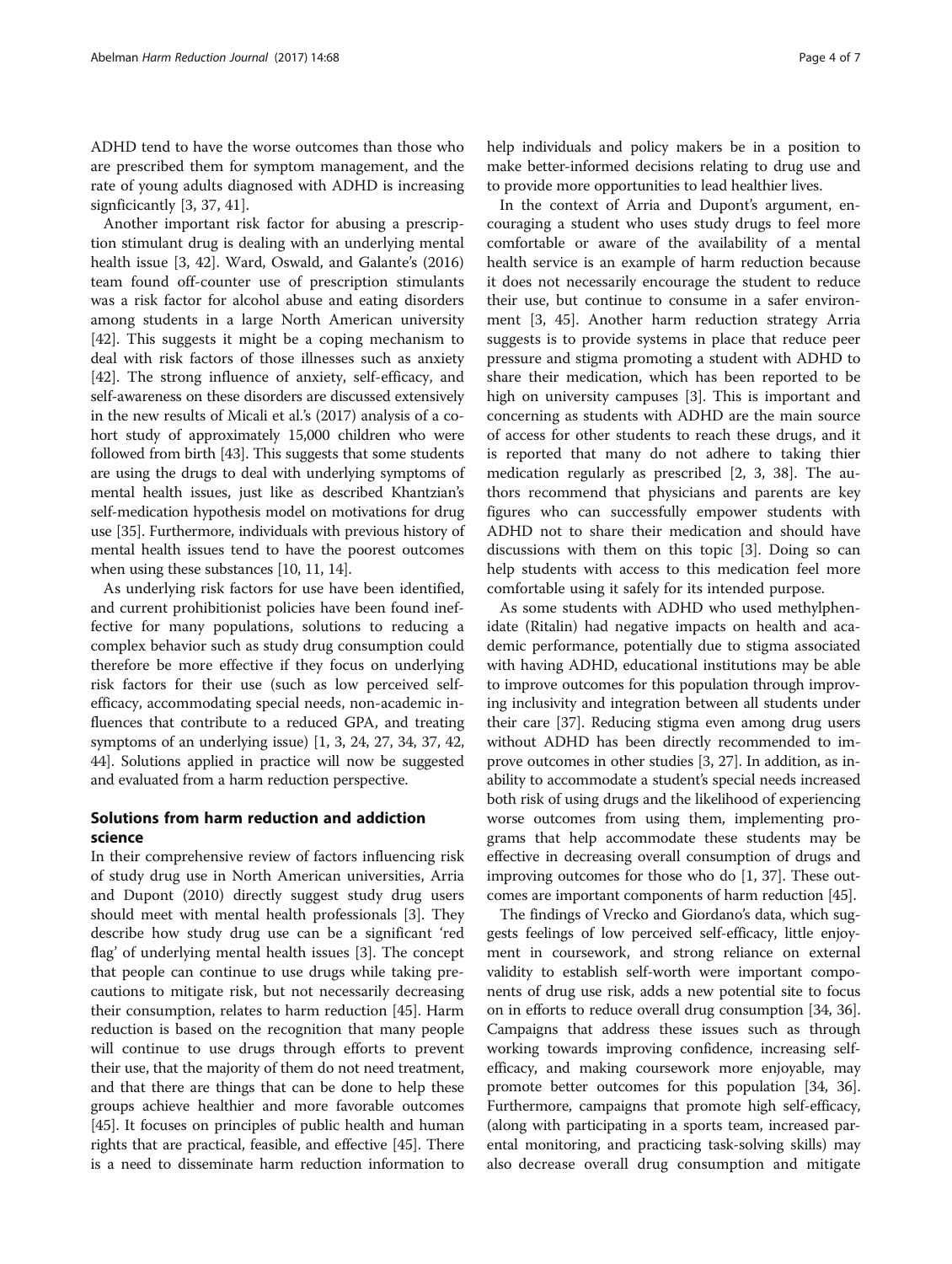harms of using them, such as by reducing overdoses, through increasing likelihood of maintaining a high GPA [[12,](#page-5-0) [29](#page-6-0)–[33](#page-6-0)]. This decreases the risk of using these drugs [\[12](#page-5-0), [29\]](#page-6-0).

Another way to mitigate risk addresses a reported a lack of knowledge on risks of using study drugs among the general student body [\[2](#page-5-0)–[4, 12\]](#page-5-0). Universities can include a general education session on the dangers of study drug use, risk factors for use, and options to get help if already using for all incoming students during orientation week [[3\]](#page-5-0). Doing so could help students who are currently using these drugs to learn where to get help to use them in safer ways, all students better understand some risk factors for using them and where to get help if they think they fall into a risk factor category, and discourage students interested in trying for the first time from putting themselves at risk or expose them to potential addiction [[3\]](#page-5-0). This is similar to a survey finding students perceptions of high peer use of study drugs is a significant risk factor for their personal use [[25\]](#page-6-0). If students feel that there are less people using these drugs as there are more options for alternative methods of support, drug use may decrease as a whole and existing use may be done in safer ways.

Social support, empowerment, and lack of knowledge are further shown to reduce study drug use in Holloway et al.'s (2013) review on factors influencing risk of using study drugs [[4\]](#page-5-0). The authors searched five online databases to discover that student's misunderstandings on the dangers of study drug use were prevalent partially due to false information on websites such as blogs [[4\]](#page-5-0). It was recommended that physicians, pharmaceutical companies, and educational institutions be aware of this issue and educate university students on the true issues of using these drugs and ways to get help to reduce use [[4\]](#page-5-0). Efforts to improve validity of drug-related information online is also important as Kam's longitudinal study of 2749 youth finds that increasing public discussion on drugs encourages youth to look at both pro- and antidrug websites [\[46](#page-6-0)]. Increased exposure to pro-drug websites may indirectly increase overall drug consumption, as was in the case with cigarettes [\[46](#page-6-0)].

Holloway recommends social support such as psychological for students with current mental illnesses or alcohol use disorders that put them at higher risk of study drug abuse [[4\]](#page-5-0). This is consistent with previous findings which suggest that helping students feel more comfortable reaching out for help when they need, and ensuring services to accommodate them are available, mitigates harms of consuming study drugs while reducing overall consumption [[3](#page-5-0), [35](#page-6-0), [42](#page-6-0), [47](#page-6-0)].

A drawback of these recommendations on increasing knowledge, promoting factors such as self-efficacy, and accommodating students with special needs is the

financial expenses required for them to occur. If financial resources are scarce, postsecondary universities can mitigate expenses through promoting educational and support services they already have or are publicly available to them, such as the case with Western University's Psychological Services, the Peer Support Centre, the Learning Skills Centre, and the Good2Talk helpline [\[48](#page-6-0)]. Using existing services to promote campaigns similar to those they already do, with consideration of reducing harms and promoting well-being for students who use study drugs, may ensure maximum positive outcomes with minimal fee increases.

Another solution to reducing study drug use discussed in Hollway's (2013) paper focuses on screening and prevention [\[4](#page-5-0), [49](#page-6-0)]. They describe how some universities in the United Kingdom successfully implement a screening test, called DAST-10, which can help predict a student's risk of abusing prescription drugs such as Adderall [\[4](#page-5-0), [49](#page-6-0)]. Students can complete this test upon initial entry to a postsecondary institution [4]. Those at high risk, such as those with previous history of drug use or withdrawal symptoms in the past 12 months, are referred to psychological services for preventative measures [\[4](#page-5-0), [49](#page-6-0)].

Something to consider is that this strategy might stigmatize students who receive high-risk feedback. The risk of stigmatization is derived from "self-enhancement" and "self-verification" theories in psychology [[50](#page-6-0)]. These theories suggest that people hope to see themselves in a positive manner but might try to see themselves negatively if they are told to believe so, and that negative belief then promotes the negative behavior [[50\]](#page-6-0). People tend to behave in the way that they are described by others [[50\]](#page-6-0). Therefore, the wording of the screening test used plays an important role in its effects on students. If it helps students to feel empowered to be better able to make informed decisions that are best for them, the tool might be very successful in identifying and assisting atrisk groups early. If the test makes students feel vulnerable, weak, or likely to consume these drugs, they may consume them more [[50\]](#page-6-0).

One alternative to this is to not share the results with students so that they will not feel more or less at risk than their peers [\[50](#page-6-0)]. The information could be used internally, and high-risk groups could receive more information about services offered. An alternative to the potential stigmatization of a particular group could be through sharing social support services to all students at a postsecondary institution, such as Western University currently does, and encouraging students to feel comfortable using them [[48\]](#page-6-0). Therefore, no particular group may feel more vulnerable than another, students will not have to feel pressure sharing results of their survey to peers, and all students will be more educated on the risk-mitigating services available to them.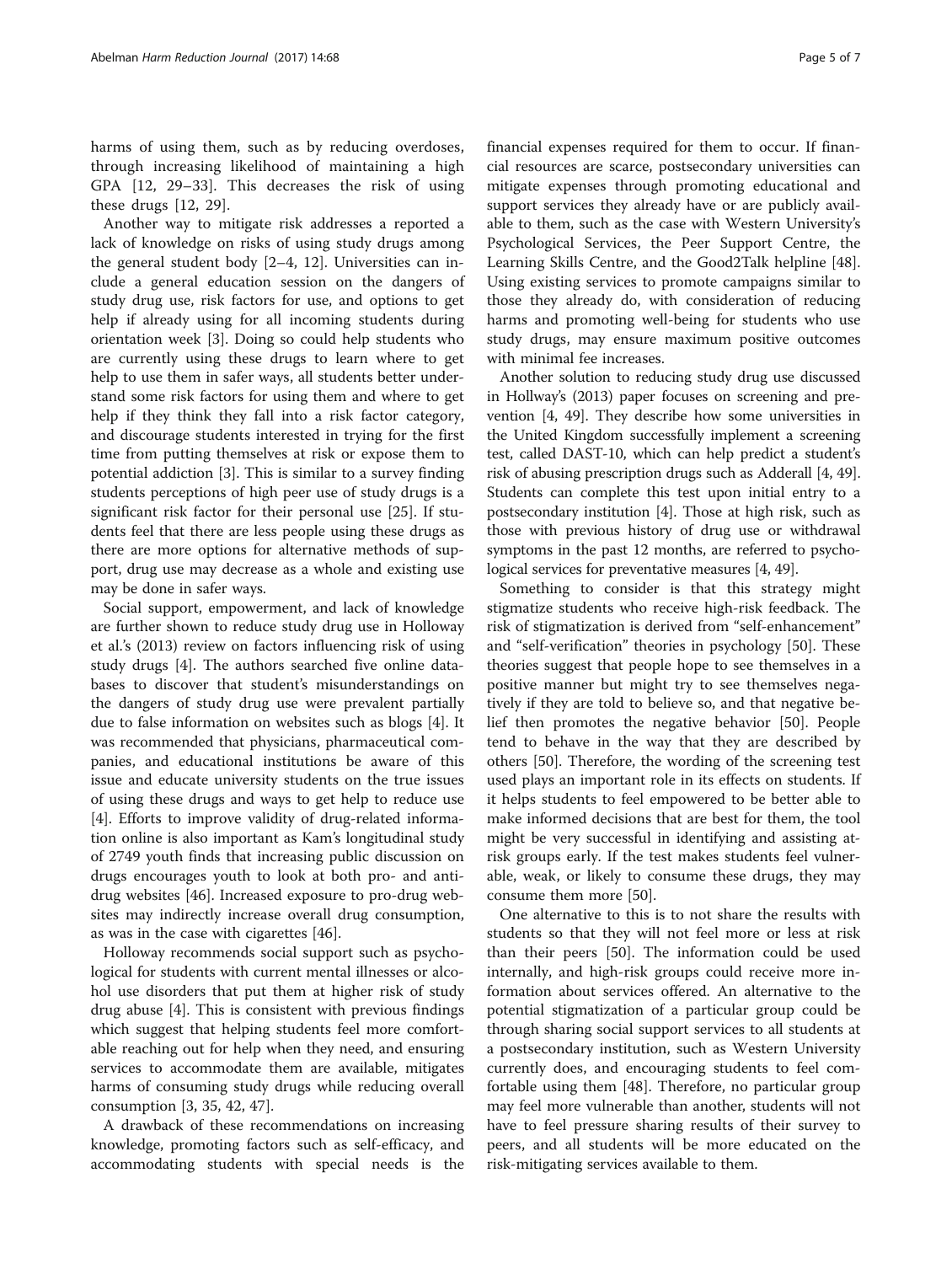### <span id="page-5-0"></span>Conclusion

Considering underlying risk factors and motivations that encourage postsecondary students to use "study drugs" methylphenidate, dextroamphetamine, and amphetamine are essential to run campaigns that mitigate harms, reduce overall consumption, and provide best outcomes for students who use drugs. These outcomes represent important components of harm reduction, which is becoming increasingly recognized as an important alternative to failing traditional prohibitionist policies against drug use. Study drugs pose serious health and academic risks to students who use them for study purposes and even some individuals who are prescribed them for ADHD. Therefore, it becomes apparent to act quickly in efforts to aid these groups at such an important point in their lives. While many students might use study drugs recreationally without sophisticated underlying issues, understanding at-risk groups that do can help tailor new ways to help students excel in their postsecondary studies and beyond.

#### Abbreviations

ADD: Attention deficit disorder; ADHD: Attention deficit hyperactivity disorder; GPA: Grade point average; US: United States

#### Acknowledgements

The author would like to thank Dr. Ken Kirkwood, MA, PhD and Eric Collins, MSc, PhD(c) for their guidance, mentorship, and encouragement in reviewing this work, providing constructive feedback regarding content and style, and promoting publication. The author would also like to thank Dr. Belliveau, PhD for his assistance in selecting a journal for publication.

#### Funding

None.

#### Data sharing

Data sharing not applicable to this article as no datasets were generated or analyzed during the current study. However, please feel welcome to contact the author for more information on anything in this paper; they are happy to discuss further or potentially even collaborate on future work.

#### Authors' contributions

The author has contributed the content of this manuscript with guidance from Dr. Ken Kirkwood, MA, PhD and Eric Collins, MSc, PhD(c). From the author's knowledge, this is the first time a detailed review of this topic has been completed. We hope that distribution of this content will help improve outcomes for students who use prescription stimulants while promoting the vast applications of theories related to harm reduction, public health, and the social determinants of health.

#### Ethics approval and consent to participate

Ethics approval and consent to participate was not required for this work due to nature of study design—a literature review—and publicly available, de-identified, and secondary data used. This has been confirmed by the Research Ethics Board of Western University.

#### Consent for publication

As individual participant data was not used, additional consent for publication is not applicable.

#### Competing interests

There are no competing interests. This study was completed as a final 50% of grade research project in an honors course offered at Western University's School of Health Studies. The task of this project was to complete a literature review using an ethical argument on a health-related issue. This is an amended

version with help from faculty (acknowledged) designed for publication at BioMed Central's Harm Reduction Journal.

#### Publisher's Note

Springer Nature remains neutral with regard to jurisdictional claims in published maps and institutional affiliations.

# Received: 1 August 2017 Accepted: 28 September 2017

#### References

- 1. Bostrom N, Sandberg A. Cognitive enhancement: methods, ethics, regulatory challenges. Sci Eng Ethics. 2009;15:311–41. doi[:10.1007/s11948-](http://dx.doi.org/10.1007/s11948-009-9142-5.) [009-9142-5.](http://dx.doi.org/10.1007/s11948-009-9142-5.)
- 2. Smith ME, Farah MJ. Are prescription stimulants "smart pills"? The epidemiology and cognitive neuroscience of prescription stimulant use by normal healthy individuals. Psychol Bull. 2011;137:717–41. doi[:10.1037/](http://dx.doi.org/10.1037/a0023825.) [a0023825.](http://dx.doi.org/10.1037/a0023825.)
- 3. Arria AM, DuPont RL. Nonmedical prescription stimulant use among college students: why we need to do something and what we need to do. J Addict Dis. 2010;29:417–26. doi:[10.1080/10550887.2010.509273.](http://dx.doi.org/10.1080/10550887.2010.509273.)
- 4. Holloway KR, Bennett TH, Parry O, Gorden C. Misuse of prescription drugs on university campuses: options for prevention. Int Rev Law, Comput Technol. 2013;27:324–34. doi:[10.1080/13600869.2013.796707.](http://dx.doi.org/10.1080/13600869.2013.796707)
- 5. Arria AM, Caldeira KM, Vincent KB, O'Grady KE, Cimini MD, Geisner IM, et al. Do college students improve their grades by using prescription stimulants nonmedically? Addict Behav. 2017;65:245–9. doi[:10.1016/j.addbeh.2016.07.016.](http://dx.doi.org/10.1016/j.addbeh.2016.07.016.)
- 6. Repantis D, Schlattmann P, Laisney O, Heuser I. Modafinil and methylphenidate for neuroenhancement in healthy individuals: a systematic review. Pharmacol Res. 2010;62:187–206. doi[:10.1016/j.phrs.2010.04.002.](http://dx.doi.org/10.1016/j.phrs.2010.04.002.)
- 7. Mehta MA, Owen AM, Sahakian BJ, Mavaddat N, Pickard JD, Robbins TW. Methylphenidate enhances working memory by modulating discrete frontal and parietal lobe regions in the human brain. J Neurosci. 2000;20:RC65. [http://www.ncbi.nlm.nih.gov/pubmed/10704519.](http://www.ncbi.nlm.nih.gov/pubmed/10704519) Accessed 24 Sept 2017.
- 8. Volkow ND, Fowler JS, Wang G-J, Telang F, Logan J, Wong C, et al. Methylphenidate decreased the amount of glucose needed by the brain to perform a cognitive task. PLoS One. 2008;3:e2017. doi:[10.1371/journal.pone.](http://dx.doi.org/10.1371/journal.pone.0002017.) [0002017.](http://dx.doi.org/10.1371/journal.pone.0002017.)
- Howell LL, Kimmel HL. Monoamine transporters and psychostimulant addiction. Biochemical Pharmacology. 2008;75(1):196–217.
- 10. Teva Select Brands. Adderall: Medication Guide approved by U.S. Food and Drug Administration. 2015. [https://online.lexi.com/lco/medguides/619174.pdf.](https://online.lexi.com/lco/medguides/619174.pdf) Accessed 2 Oct 2017.
- 11. American Addiction Centers. Long-Term Effects of Heavy Adderall Use: Side Effects and Health Concerns. What are the long-term effects of heavy adderall use? 2017. [https://americanaddictioncenters.org/adderall/](https://americanaddictioncenters.org/adderall/longterm-effects/) [long-term-effects/.](https://americanaddictioncenters.org/adderall/longterm-effects/)
- 12. Watson GL, Arcona AP, Antonuccio DO. The ADHD drug abuse crisis on American college campuses. Ethical Hum Psychol Psychiatry. 2015;71:5–21. [https://doi.org/10.1108/17506200710779521.](http://dx.doi.org/10.1108/17506200710779521)
- 13. United States Food and Drug Administration. FDA drug safety communication: Safety review update of medications used to treat attention-deficit/hyperactivity disorder (ADHD) in adults. Silver Spring: 2017. [http://www.fda.gov/Drugs/DrugSafety/ucm279858.htm.](http://www.fda.gov/Drugs/DrugSafety/ucm279858.htm)
- 14. United States Food and Drug Administration. FDA Drug Safety Communication: Safety Review Update of Medications used to treat Attention-Deficit/Hyperactivity Disorder (ADHD) in children and young adults. Silver Spring: 2017. [https://www.fda.gov/Drugs/DrugSafety/](https://www.fda.gov/Drugs/DrugSafety/ucm277770.htm) [ucm277770.htm.](https://www.fda.gov/Drugs/DrugSafety/ucm277770.htm)
- 15. Habel LA, Cooper WO, Sox CM, Chan AK, Fireman BH, Arbogast PG, Cheetham CT, Quinn VP, Dublin S, Boudreau DM, Andrade SE, Pawloski PA, Raebel MA, Smith DH, Achacoso N, Uratsu C, Go AS, Sidney S, Nguyen-Huynh MN, Ray WA, Selby JV. ADHD Medications and Risk of Serious Cardiovascular Events in Young and Middle-aged Adults. JAMA. 2011; 306(24):2673.
- 16. McCabe SE, Knight JR, Teter CJ, Wechsler H. Non-medical use of prescription stimulants among US college students: prevalence and correlates from a national survey. Addiction. 2005;100:96–106. doi:[10.1111/j.1360-0443.2005.](http://dx.doi.org/10.1111/j.1360-0443.2005.00944.x.) [00944.x.](http://dx.doi.org/10.1111/j.1360-0443.2005.00944.x.)